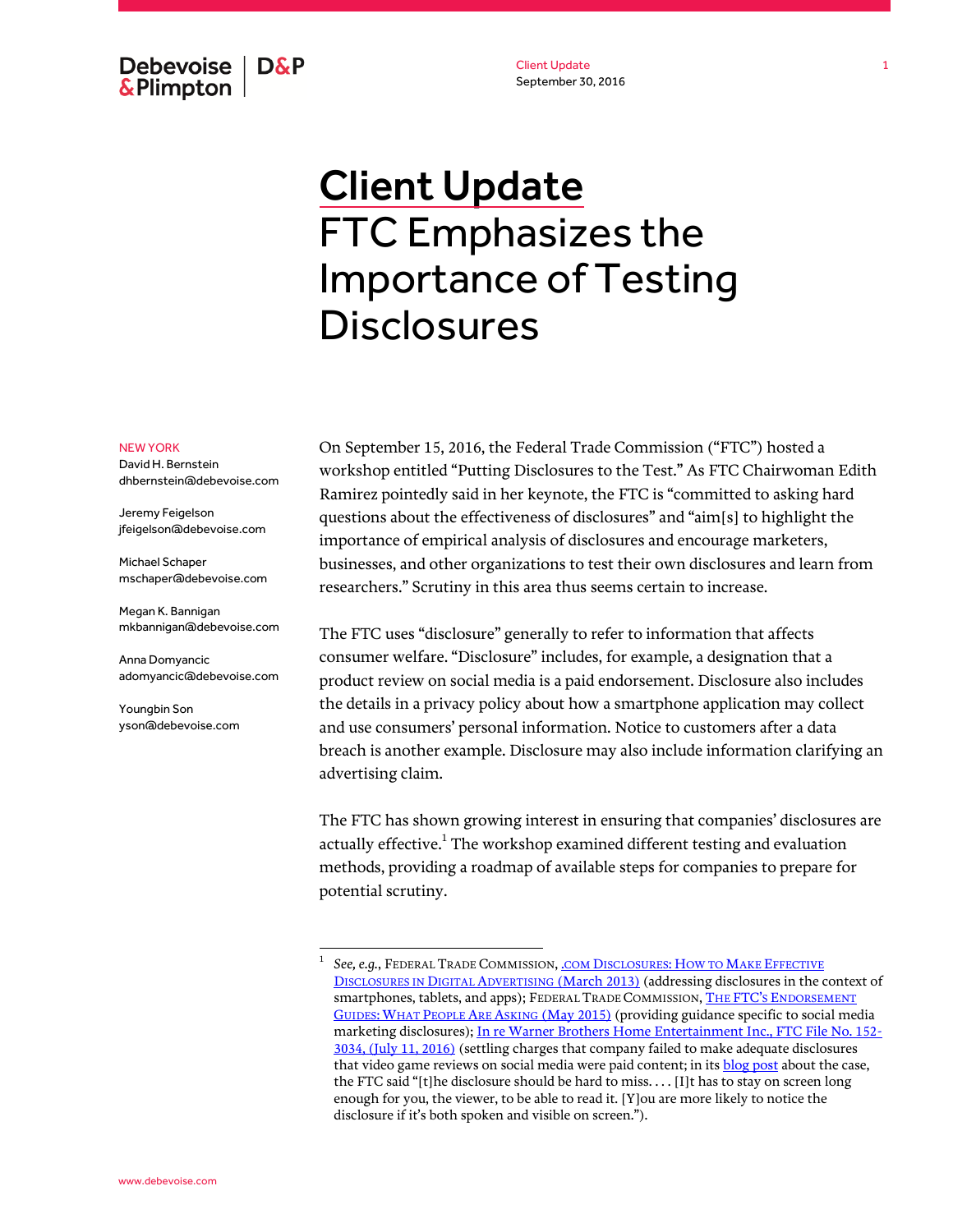### WHAT TYPES OF DISCLOSURES WILL SATISFY THE FTC?

The basic principles are well-settled, dating back to pre-Internet days: Disclosures must be clear, conspicuous and timely. In evaluating whether disclosures are clear and conspicuous, the FTC will consider the "4Ps": prominence, presentation, placement and proximity. The FTC has long frowned on disclosures that are in easy-to-miss fine print or that appear outside the focal point of an advertisement. The FTC historically favors disclosures in plain language and syntax that is clear for the expected consumers, with the relevant information and no more—*i.e.*, avoiding information overload.

Today, of course, advertising is increasingly being distributed through digital platforms, in "native" formats, on mobile devices and on social media. Companies also are increasingly reliant on privacy policies, terms of service and the like to secure customers' consent to a range of data collection and usage practices. The FTC thus sees it as timely to ask what sort of disclosures really work in this changing world.

## WHAT TYPE OF EMPIRICAL EVIDENCE MIGHT SATISFY THE FTC?

At the workshop, the FTC participants emphasized the importance of testing the effectiveness of disclosures and encouraged marketers to test. The workshop included presentations by speakers from a range of disciplines—academics, industry survey experts, and an FTC in-house researcher. The workshop sessions explored various methods of testing disclosures, such as:

- Surveying consumer ad recognition in different formats of disclosure—*e.g.*, text, audio, and/or video—to determine which format is most noticeable and understandable. The panelists cautioned not to assume that utilizing multiple disclosure formats will mean consumers are more likely to notice and comprehend the disclosure because, in some situations, multiple disclosure formats can be more distracting than helpful.
- Surveying consumer understanding of different variations of the disclosure language to determine which language returns the highest recognition, including recognition that the content at issue is paid advertising (a particular issue with native and social media advertising).
- Conducting mall-intercept surveys to determine when and where in a physical store consumers are most likely to notice and read disclosures.
- Surveying how well users of smartphone apps remember the privacy disclosures depending on the point in time when disclosure is made—*e.g.*, in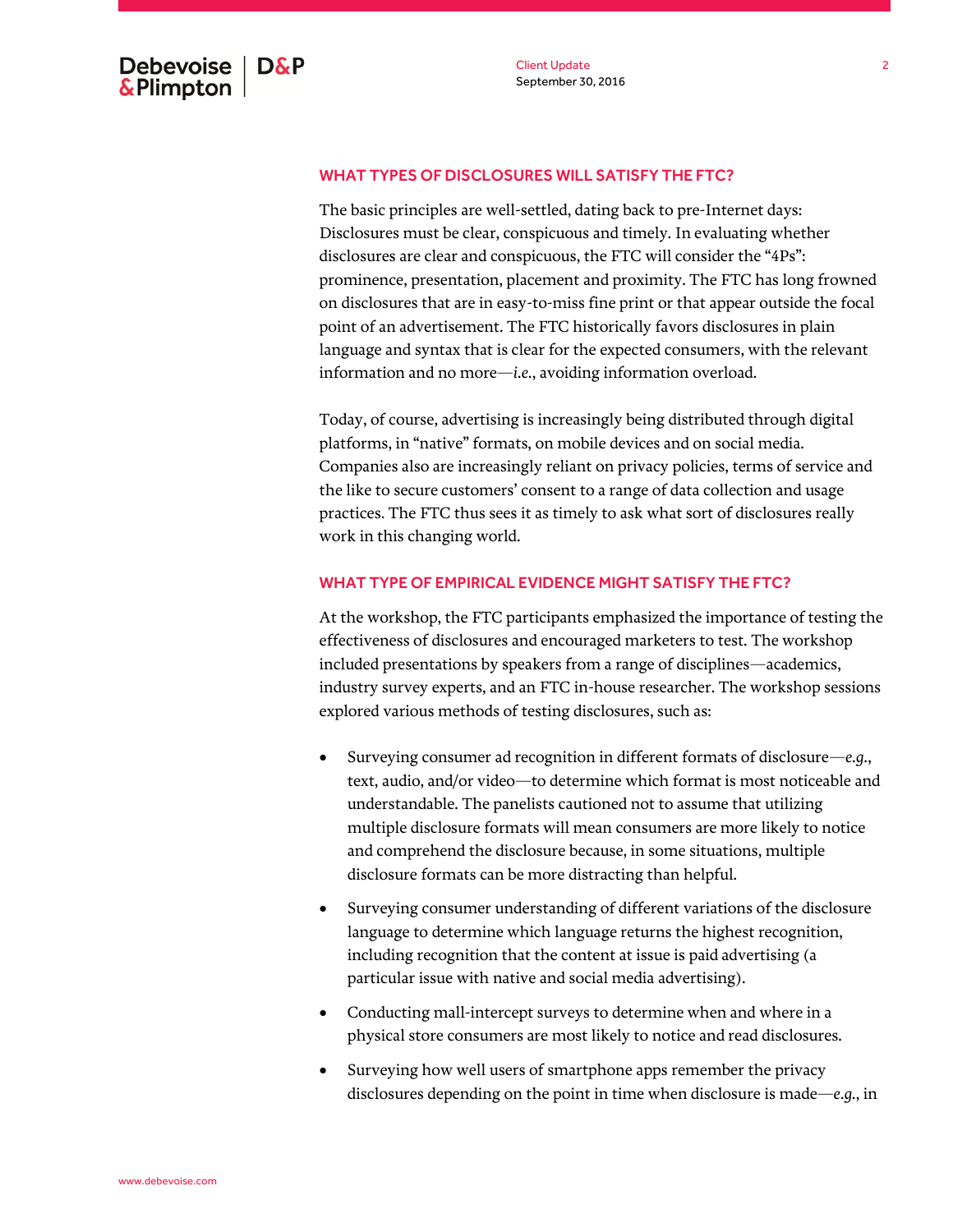

the app store, before app use, during app use or after app use—to determine when is the best time to present the disclosures.

 Surveying consumers' past experiences with data breach notifications to understand how often they receive those notifications, what they do in response, and how they perceive the cost of data breach.

Panelists suggested that many of these surveys can be conducted quickly and cost-effectively through online crowdsourcing platforms such as Amazon Mechanical Turk.

Workshop participants also discussed non-survey testing techniques, such as eye-tracking software, to determine where consumers tend to focus their attention. These tools may help companies determine whether consumers are actually reading the disclosures and which placement may be more noticeable. Panelists suggested that companies partner with research universities to conduct these studies.

The panelists were in agreement that no single methodology is objectively superior, suggesting that using multiple methodologies may be advisable. In addition, the panelists suggested that, even if a disclosure was initially tested for effectiveness, companies should periodically test and evaluate the disclosures again to confirm that the disclosures remain effective. As studies have shown, consumers are more likely to notice novel and unexpected information.

The workshop's exploration of testing disclosures in these ways is a departure from current practice. While the FTC's and experts' interest in the topic demonstrates that gathering empirical evidence regarding the effectiveness of disclosures may become more important in the future, requiring extensive pretesting of disclosures in the ways discussed at the workshop would likely be an undue burden on advertisers. Nevertheless, these techniques may be effective for use during a post-advertising challenge and may well support injunctive relief or other remedies.

#### OTHERS ARE ALSO WATCHING

Notably, the FTC is not the only agency to have shown an interest in the effectiveness of disclosures. For example, the Children's Advertising Review Unit ("CARU") was recently critical of disclosures used on EvanTube—a popular YouTube channel (3.3 million followers, over \$1 million in annual revenues) featuring Evan, a young boy whose father posts naturalistic videos of him reviewing toys and other subjects of interest to children. EvanTube earns significant revenue from toy companies, either through traditional pre-roll ads